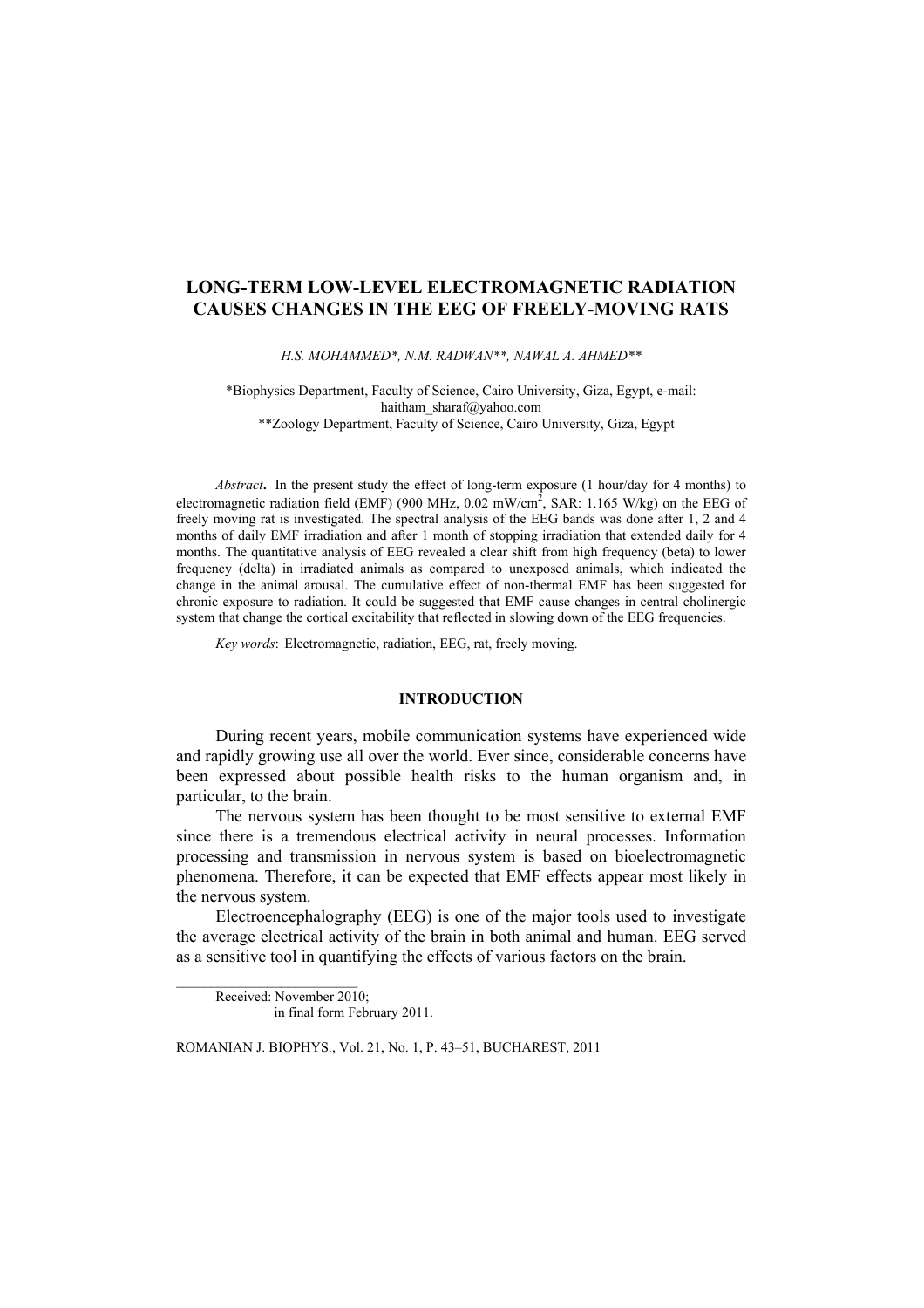Several investigators have reported that low-level exposure produces alterations in the EEG signal and brain behavior [1, 4, 7, 8, 12, 14, 20, 21] while others conclude that exposure to EMF field does not alter resting EEG [11, 18, 27, 37].

The aim of the present study was to investigate the effect of chronic exposure to low level (0.02 mW/cm<sup>2</sup>) 900 MHz electromagnetic radiation field on the EEG of freely moving rats.

### **MATERIAL AND METHODS**

### EXPERIMENTAL ANIMALS

A total of 48 experimental animals (male adult albino rat, *Rattus norvegicus*) were used in this study. The average weight of the animals was 250– 350 g. The animals obtained from local suppliers were housed in groups of 6 to 8 animals in separate cages for two weeks before starting experiments. The food and water were available for the animals ad libitum. All experiments were carried out in accordance with research protocols established by the animal care committee of the National Research Center, Egypt.

The experimental animals were divided into 4 groups. Each group consisted of 12 animals was divided equally into irradiated and control animals.

To record EEG signals from the animals, an electrode implantation surgery was done as described in our previous work [26]. Briefly, the animal was anesthetized by intraperitoneal injection of sodium pentobarbital (40 mg/kg). Then the animal was positioned in the stereotaxic machine (David Kopf instruments, Tujunga, California, USA) and three holes were drilled by using a dental drill in the following places: 2 mm interior and 2 mm lateral to the Bregma, 2 mm posterior and 2 mm lateral to the Bregma and the third electrode was placed 1mm posterior to the Lambda. The electrodes were self threading stainless steel screws with 1mm diameter and 3 mm height. The electrodes fixed in their place and isolated by a layer of dental cement (zinc polycarboxylate, Spofa-Dental-Praha, Czech Republic). After the surgery the animals were individually housed in separate cages for 7 to 10 days to recover from the surgery. In the EEG recording session the animal was placed in a sound attenuated and electrically isolated cage for 10 min before the session's start. The recoding session lasted for one hour for each animal.

#### EXPOSURE SETUP

The electromagnetic radiation (900 MHz) was generated by a radiofrequency (RF) oscillator (Aeroflex company, model: 2025, UK) with an RF output level up to 13 dBm and a frequency range of 0–2.5 GHz. A power amplifier (Stealth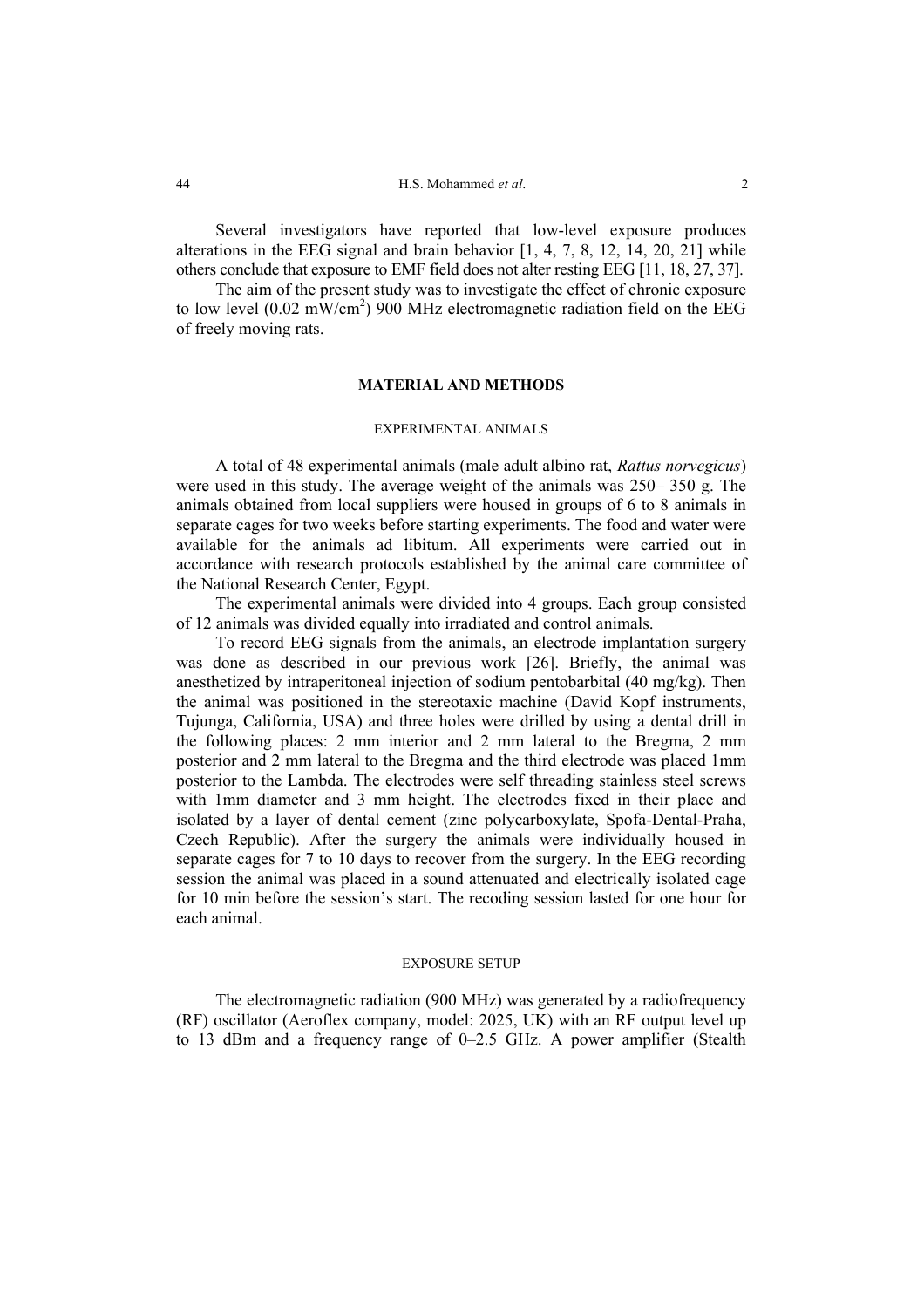Microwave model, SSB Technologies Inc.), was used to supply a power intensity of 0.02 mW/cm2 at the rat location. The EMF was delivered to the animals *via* a monopole antenna placed at the center of the equally radiated container. A field survey meter (Narda, EMR200, frequency from 0 to 4 GHz, Germany) was used to measure the power density of the EMF at the place of the irradiated rats. Readjustment of the RF generator intensity was made at the beginning of the exposure session to insure the constant value of the radiation power density during the course of the experiment.



Fig. 1. Photo of the irradiation setup.

As shown in Fig. 1 circularly radiated containers were manufactured from a special kind of opaque plastic for the purpose of animal irradiation. The container, which has a diameter of 40 cm, is divided into 16 sectors each sector of 14 cm in length and with a cone shape and covered with transparent plastic sheet, which contains small openings (7 mm) necessary for breathing for each animal. The length of the monopole antenna placed at the center of the container was set so that the antenna is resonant at the operating frequency. The antenna had an omnidirectional pattern in the azimuth plane through which the rats were to be uniformly distributed. The average SAR was 1.165 W/kg as calculated by the finite-difference-time-domain (FDTD). A geometric/electric model was constructed for the animal's head from the stereotaxic atlas of Paxinos and Watson [24]. An ellipsoid model with the internal anatomic layers was used. The electric properties were assigned to each layer. The animal head model was then subjected to irradiation with the electromagnetic field with a power density as that measured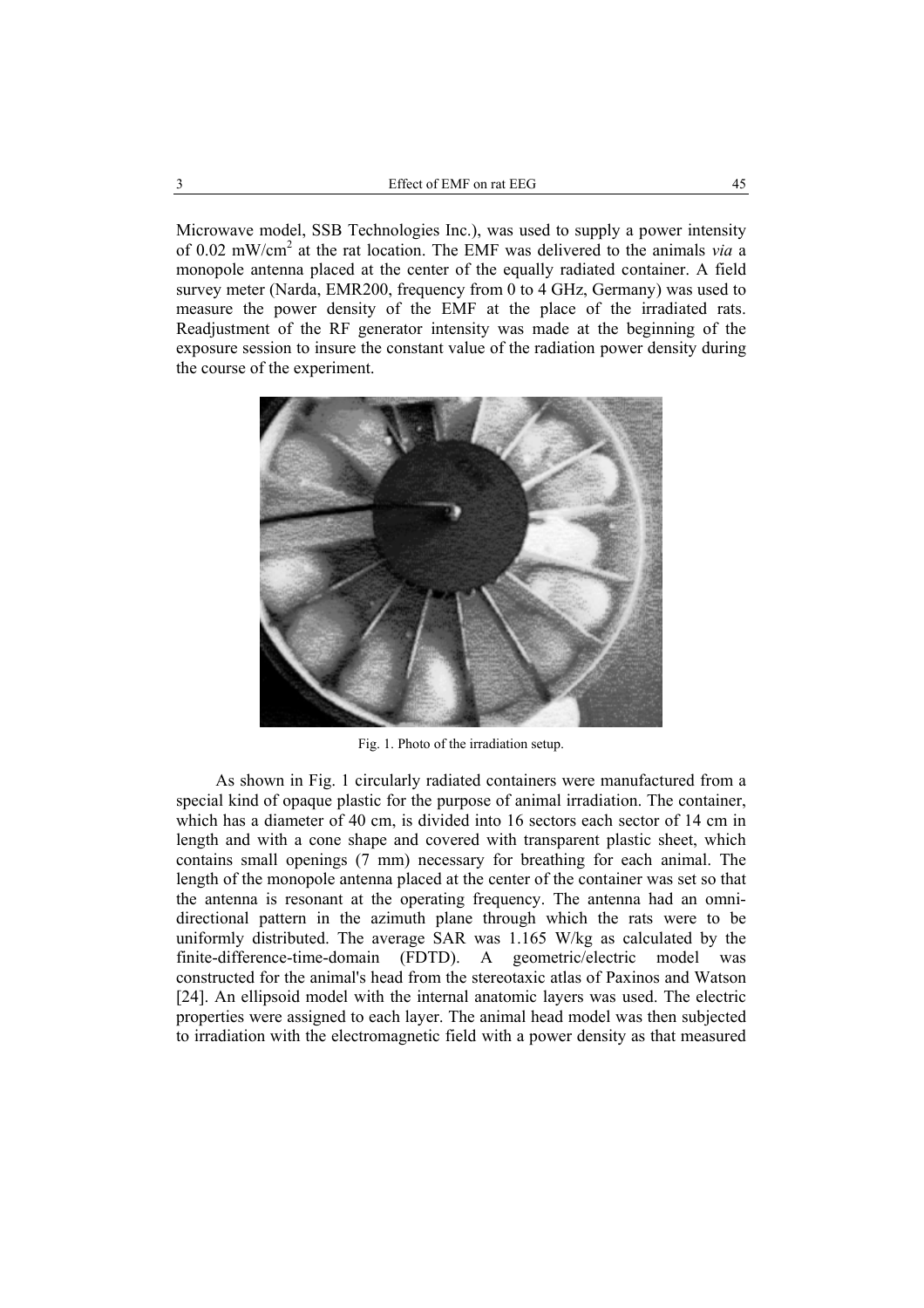by the field survey meter through the experimental exposure process. The FDTD algorithm was then applied to calculate the electric field distribution everywhere inside the head model. The SAR was then calculated at the desired points as  $E^2/2\sigma$ , where *E* is the electric field value at the point and  $\sigma$  is the conductivity of the tissue at this point.

The control group of animals was placed in the same exposure conditions of the exposed animals without the radiation antenna. The EEG recording was started for the groups of animals which are irradiated continuously for 1 hour/day for one month, two and four months. The EEG recording of the fourth group was started after four months of exposure and another month without exposure (recovery group).

#### DATA ANALYSIS AND STATISTICS

The average power spectrum for each EEG recording session (one hour) was obtained by Biobench software (USA) and this spectrum was divided into four frequency bands: Delta (0.5–3Hz), Theta (4–7Hz), alpha (8–12 Hz), beta (13–20). The band power was calculated for each EEG frequency band, and then the percentage of each band was estimated as follows:

$$
\frac{\text{Band power}}{\text{Total power}} \times 100\tag{1}
$$

The total power is the summation of the power in all EEG frequency bands.

The mean and the standard deviation for each group of animals were calculated and compared using the Student's t-test (statgraph, V2, 1985).

#### **RESULTS**

The data presented in Table 1 showing the changes in spectral band power of different EEG frequencies after 1, 2 and 4 months of EMF exposure and after another month of recovery for which the radiation exposure was stopped.

The 1 hour/day continuous irradiation of animals for one month induced a marked increase in the spectral power of Delta band (+29.65 %), a slight decrease in Theta and alpha bands  $(-7.08\%$  and  $-4.81\%$ , respectively) and a marked decrease in Beta-1 band (–38.82 %) with respect to the sham exposed animals.

After two months of radiation exposure the one month obtained results emphasized by a significant increase in the spectral power of Delta band (+43.43 %). Accompanied to this increase in EEG slow wave (Delta) a decrease in Theta and alpha bands  $(-7.4\%$  and  $-16\%$ , respectively) and a further marked decrease in Beta band (–51.07%) had been observed with respect to the sham exposed animals.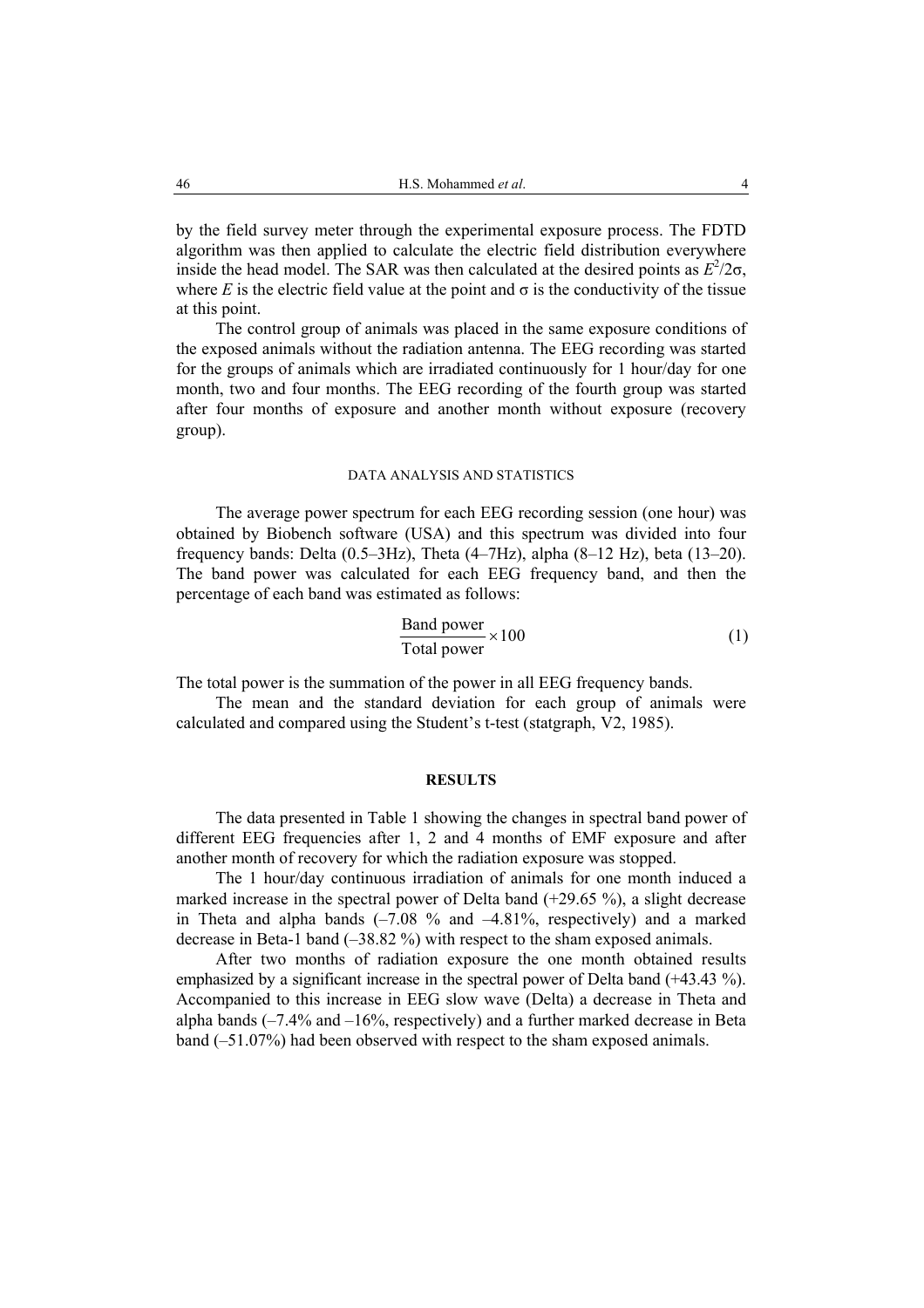### *Table 1*

#### Effect of EMF irradiation on the normalized band power of different EEG frequencies of freely moving rats

|              | Exposure period        | Irradiated        | Control           | % Difference |
|--------------|------------------------|-------------------|-------------------|--------------|
| Delta wave   | 1 month                | $38.30 \pm 0.093$ | $29.54 \pm 0.043$ | 29.65        |
|              | 2 months               | $42.37 \pm 0.055$ | $30.50 \pm 0.033$ | 38.92*       |
|              | 4 months               | $44.98 \pm 0.032$ | $28.32 \pm 0.046$ | 58.82*       |
|              | $4 + 1$ month recovery | $35.84 \pm 0.13$  | $29.44 \pm 0.044$ | 21.74        |
| Theta wave   | 1 month                | $31.49 \pm 0.049$ | $33.89 \pm 0.093$ | $-7.08$      |
|              | 2 months               | $31.38 \pm 0.036$ | $32.90 \pm 0.087$ | $-4.62$      |
|              | 4 months               | $32.16 \pm 0.033$ | $34.88 \pm 0.066$ | $-7.79$      |
|              | $4 + 1$ month recovery | $26.03 \pm 0.094$ | $34.32 \pm 0.098$ | $-24.16$     |
| Alpha wave   | 1 month                | $16.02 \pm 0.035$ | $16.83 \pm 0.038$ | $-4.81$      |
|              | 2 months               | $14.12 \pm 0.026$ | $17.33 \pm 0.033$ | $-18.52$     |
|              | 4 months               | $17.76 \pm 0.018$ | $16.33 \pm 0.50$  | 8.76         |
|              | $4 + 1$ month recovery | $10.20 \pm 0.012$ | $16.76 \pm 0.76$  | $-39.14*$    |
| Beta<br>Mave | 1 month                | $9.44 \pm 0.047$  | $15.43 \pm 0.14$  | $-38.82$     |
|              | 2 months               | $10.49 \pm 0.016$ | $18.98 \pm 0.05$  | $-44.73*$    |
|              | 4 months               | $7.55 \pm 0.018$  | $16.76 \pm 0.098$ | $-54.95*$    |
|              | $4 + 1$ month recovery | $7.05 \pm 0.038$  | $14.89 \pm 0.033$ | $-52.59$     |

 $Mean \pm SD$  of the irradiated and control animal groups with the percentage difference between them is represented; the number of animals for each group equals 6; \* Significant changes at *P* < 0.05 compared to sham exposed animals.

Continuing the exposure for 4 months resulted in an increase in the spectral power of Delta band (+15.03%), a little decrease in Theta band (–5.1%), a little increase in the Alpha band (+5.52%) and a marked decrease in Beta band (–32.01%) with respect to the sham exposed animals.

After stopping radiation exposure for one month there was still a marked increase in the spectral power of Delta band (+21.32%), a marked decrease in Theta band  $(-23.2\%)$ , a significant decrease in Alpha band  $(-39.4\%)$  and a marked decrease in Beta band (–54.3%) with respect to the sham exposed animals.

## **DISCUSSION**

The results, in the present study, showed that the long term exposure of the adult male rat to low level EMF has an effect on the EEG of the exposed animals with respect to the sham exposed animals.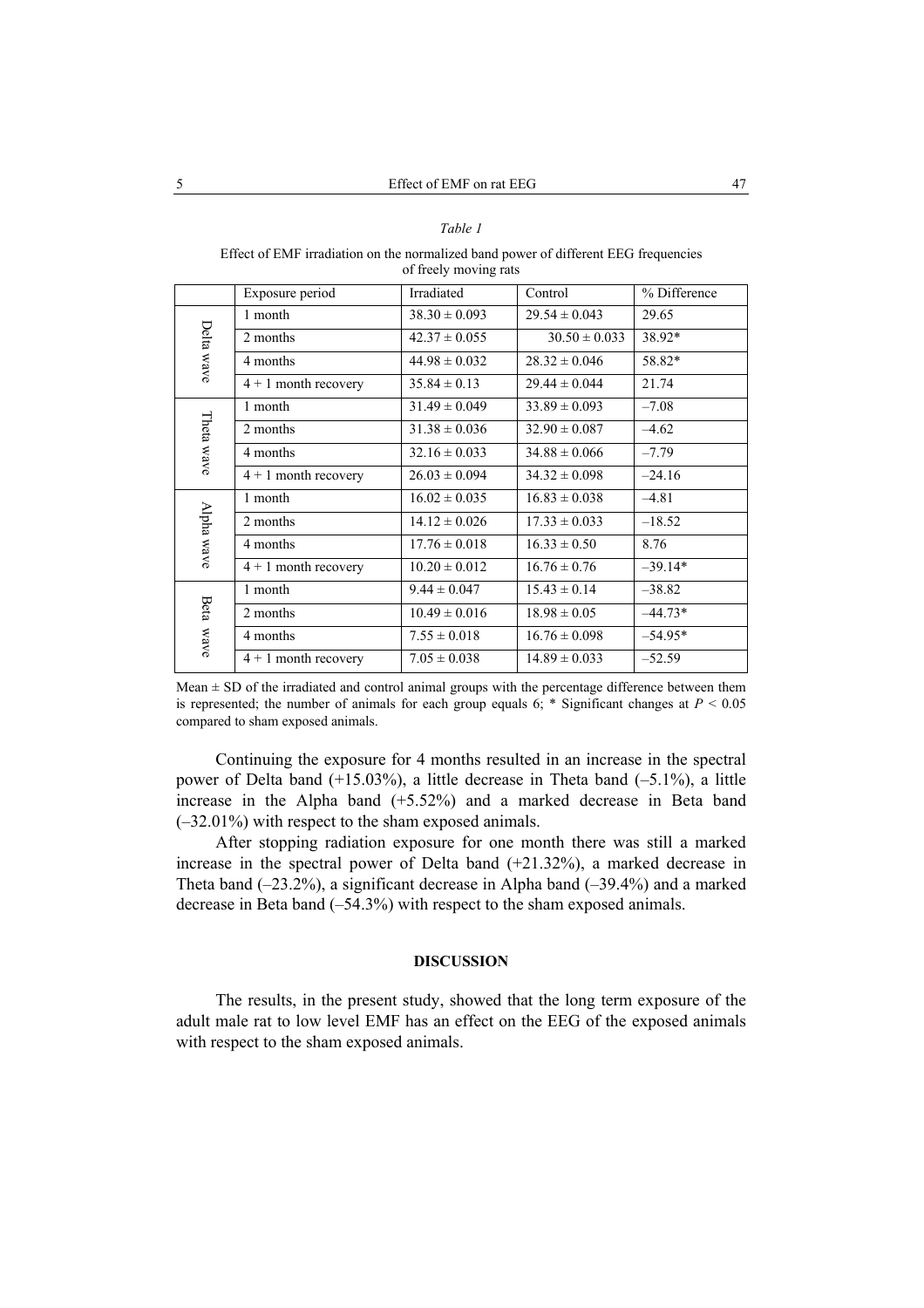There was an increase in the low frequency EEG bands (0.5–3 Hz, delta band) accompanied by a simultaneous decrease in the high frequency EEG bands  $(13 - 25$  Hz, Beta band) after one, two and four months of exposure and also after stopping of exposure for one recovery month. These findings are in agreement with Takashima *et al*. [33] who reported a decrease in high frequency EEG bands and an increase in low frequency bands after chronic exposure of the male rabbit to Radiofrequency field. Similarly, acute exposure of rats and rabbits to continuous microwaves increased EEG delta activity [29]. In addition, Chizhenkova [3] reported that the heads of unanesthetized rabbits exposed to 2.4 GHz for 1 min at 40 mW/cm2 demonstrated EEG spindle-shaped firings and an increase in the number of slow waves. In a recent study, Barcal and Vozeh [2] found that the EMF exposure showed a distinct shift to lower frequency in ECoG components in mice. In human, some studies on the effects of high frequency EMF on the EEG have reported the appearance of slow wave activity during and after the field exposure [14, 17].On the other hand, no uniform changes in EEG power spectra were also reported following exposure to continuous microwaves [22]. Röschke and Mann [27] were unable to detect any differences in EEG spectra related to exposure to mobile phone signal.

The increase in delta power was frequently reported following exposure to EMFs in animals (see [10]); this was usually attributed to the thermal effects of EMFs in the brain. In the present study the increase in delta power cannot be attributed to thermal effect since, in this study, low intensity EMF radiation is applied. However, this result emphasizes that the EMF at non-thermal range can have a similar effect as thermal intensity on the electrical activity of the brain. Non-thermal effects of EMF on the nervous system have been reported in several studies [6, 25, 28, 29, 32]. Lass *et al*. [20] and Hinrikus *et al*. [12] demonstrated the influence of the low-level microwaves on human EEG and mental behavior.

In the present study, it can be suggested that the chronic exposure of lowlevel radiation fields has a cumulative effect. This is shown in the continuous increase of delta band power and the decrease of beta band power during the time period of radiation exposure in this study. Research has shown that the effects of EMF on the nervous system can cumulate with repeated exposure. Several lines of evidence suggest that responses of the central nervous system to EMF could be a stress response [19]. Stress effects are well known to cumulate over time and involve first adaptation and then a possible breakdown of homeostatic processes. This suggestion may explain why some of the low-level EMF studies that applied for short term have failed to find positive results on brain's electrical activity. In a recent study, Eberhardt *et al*. [6] have reported nerve cell damage in rat brain 14 and 28 days after low-level exposure to microwave. In a study from our laboratory, Khadrawy *et al*. [16] reported that EMF exposure of the same parameter as the present study induced a delayed effect on the cortical amino acid neurotransmitters which have a direct effect on the cortical excitability.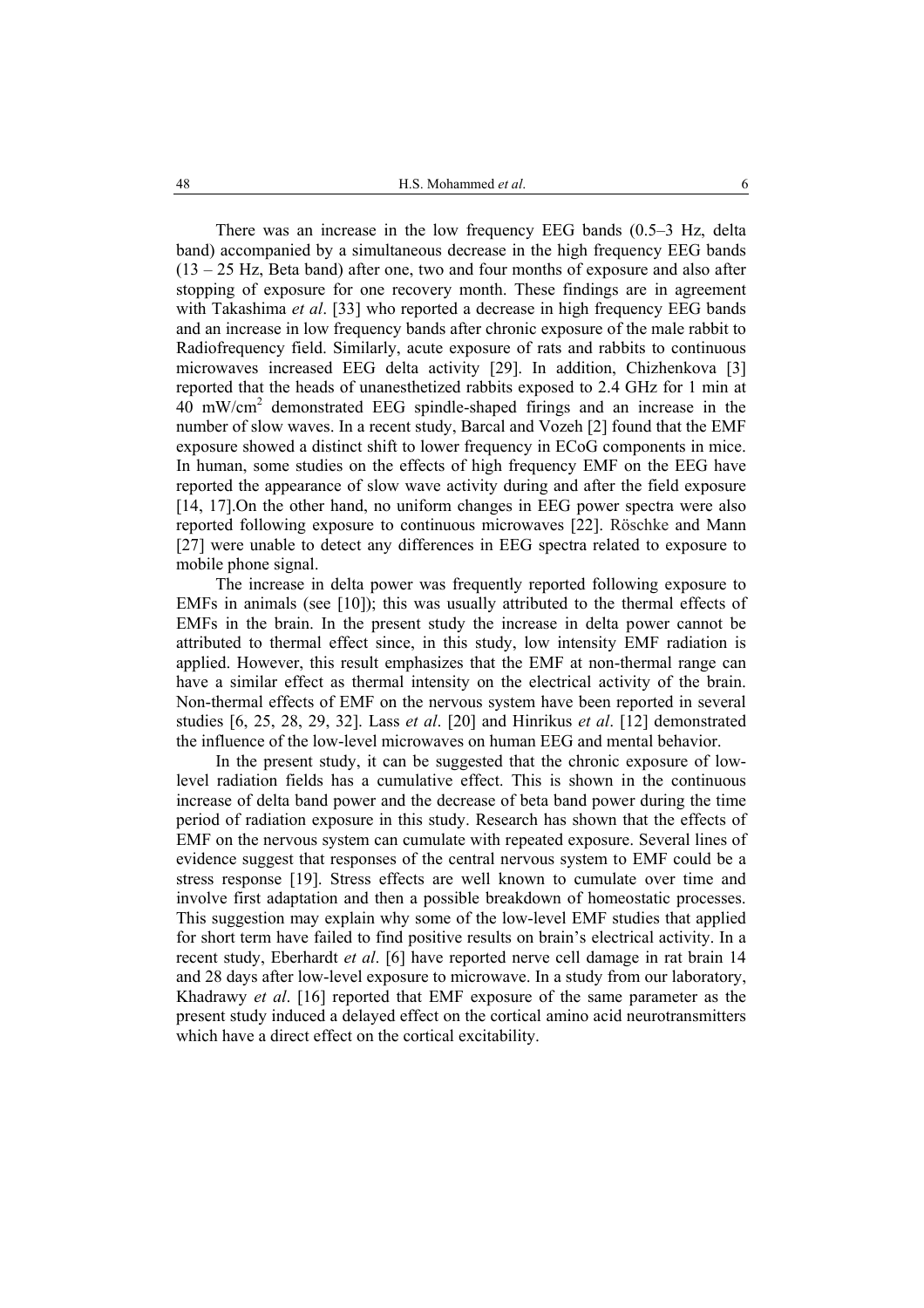In the present study, the simultaneous enhancement in slow frequency (delta) and suppression in fast frequency (beta) could be evidence for the decrease in the level of arousal and drive-related behaviors resulted from the interaction of EMF with the nervous system of the irradiated animals. Dumansky and Shandala [5] reported a cortical synchronization and slow waves (arousal deficit) after prolonged exposure of rats and rabbits to EMF of different power densities. Testylier *et al*. [34] reported a disturbance in cholinergic neurotransmitter acetylcholine (ACh) after exposure to EMF in rats and this disturbance could change brain excitability since the release of ACh in the cortex, produced by innervations from basal forebrain nuclei, is fundamental to promote and maintain cortical arousal, memory and neuronal plasticity [23, 31]. It could be suggested the decrease in level of arousal, in the present study, due to the disruption of central cholinergic system as a result of the interaction of the electromagnetic radiation with the nervous system.

#### **CONCLUSION**

The present study suggested that the EMF chronic exposure at such a low level, similar to that emitted by mobile phone handset, can affect the electrical activity of the brain and causes shift to lower frequencies. This shift to lower frequency indicated a change in the arousal state of the animal. This study emphasized also the non-thermal effects of the EMF especially for chronic exposure. The study gave also evidence for the delayed effects of EMF which can be continued for a long period of time after cessation of EMF exposure. However, further studies are needed to verify these effects and investigate their significance to brain functions.

*Acknowledgements*. This study is part of a project entitled "A Study on The Influence of Mobile Phone Radiation on Some Functions of Central Nervous System" granted by Sector of "International Cooperation with USA", Foreign Ministry, Egypt.

#### REFERENCES

- 1. BORBELY, A.A., R. HUBER, T. GRAF, B. FUCHS, E. GALLMANN, P. ACHERMAN, Pulsed high-frequency electromagnetic field affects human sleep and sleep electroencephalogram, *Neuroscience Letters*, 1999, **275**, 207– 210.
- 2. BARCAL, J., F. VOZEH, Effect of whole-body exposure to high-frequency electromagnetic field on the brain cortical and hippocampal activity in mouse experimental model, *NeuroQuantology*, 2007, **3**, 292–302
- 3. CHIZHENKOVA, R.A., Slow potentials and spike unit activity of the cerebral cortex of rabbits exposed to microwaves, *Bioelectromagnetics*, 1988, **9**, 337–345.
- 4. CURCIO, G., M. FERRARA, F. MORONI, G. D'INZEO, M. BERTINI, L. DE GENNARO, Is the brain influenced by a phone call? An EEG study of resting wakefulness, *Neuroscience Research*, 2005, **53**, 265–270.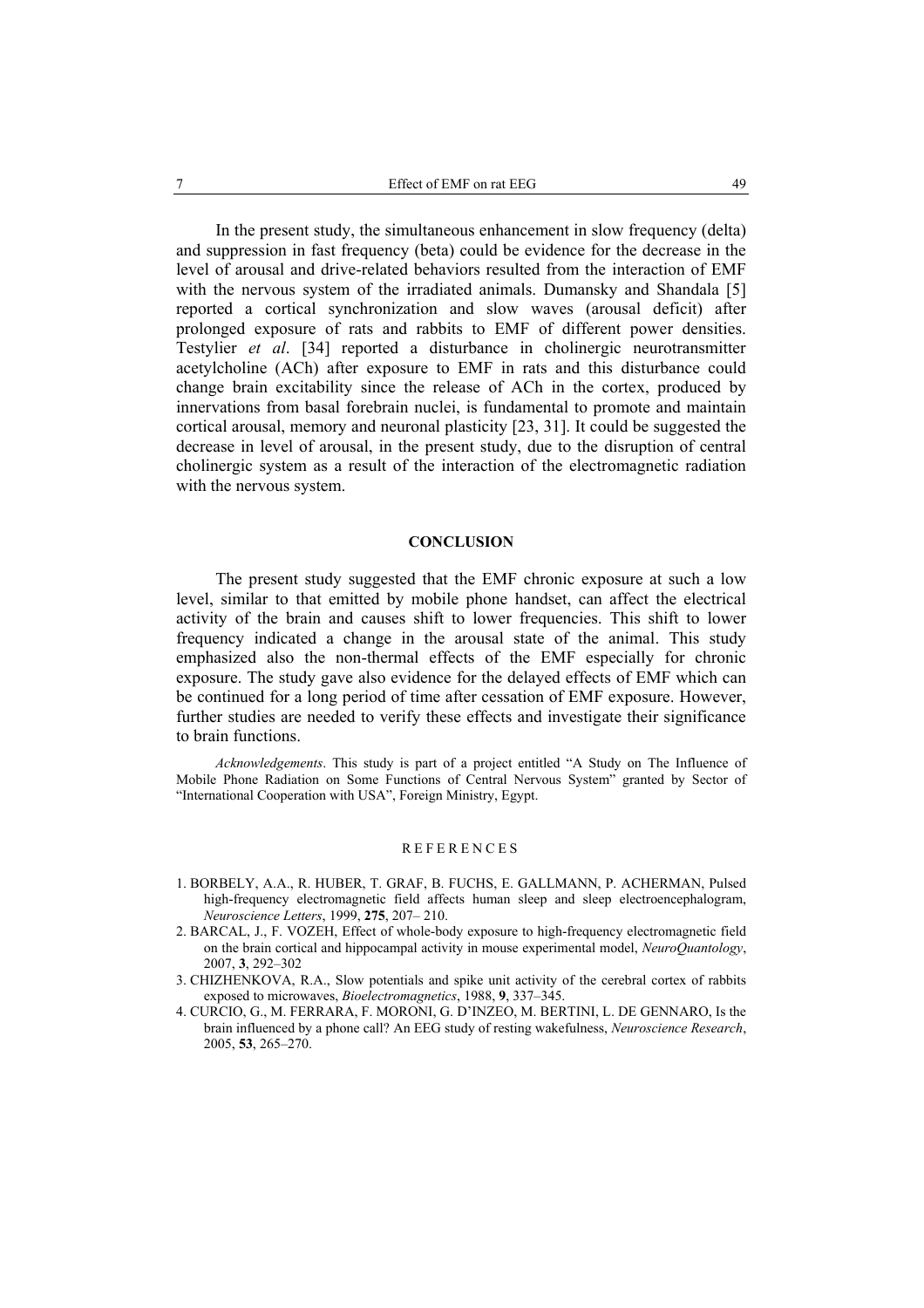- 5. DUMANSKY, J.D., M.G. SHANDALA, The biologic action and hygienic significance of electromagnetic fields of super high and ultra high frequencies in densely populated areas, in: *Biologic Effects and Health Hazard of Microwave Radiation: Proceedings of an International Symposium,* P. Czerski, *et al*., eds., Polish Medical Publishers, Warsaw, 1974, pp. 289–293.
- 6. EBERHARDT, J.L., B.R.R. PERSSON, A.E. BRUN, L.G. SALFORD, L.O.G. MALMGREN, Blood–brain barrier permeability and nerve cell damage in rat brain 14 and 28 days after exposure to microwaves from GSM mobile phones, *Electromagn. Biol. Med*., 2008, **27**, 215–229.
- 7. EULITZ, C., P. ULLSPERGER, G. FREUDE, T. ELBERT, Mobile phones modulate response patterns of human brain activity, *Neuro Report,* 1998, **9,** 3229–3232.
- 8. FREUDE, G., P. ULLSPERGER, S. EGGERT, I. RUPPE, Effects of microwaves emitted by cellular phones on human slow brain potentials, *Bioelectromagnetics,* 1998, **19**, 384–387.
- 9. GUY, A.W., C-K. CHOU, Effects of high-intensity microwave pulse exposure of rat brain, *Radio Sci*., 1982, **17**(5S), 169–178.
- 10. HERMANN, D.M., K.A. HOSSMANN, Neurological effects of microwave exposure related to mobile communication, *J. Neurol. Sci*., 1997, **152**, 1–14.
- 11. HIETANEN, M., T. KOVALA, A.M. HAMALAINEN, Human brain activity during exposure to radiofrequency fields emitted by cellular phones, *Scandinavian Journal of Work, Environment & Health*, 2000, **26**, 87–92.
- 12. HINRIKUS, H., M. PARTS, J. LASS, V. TUULIK, Changes in human EEG caused by low-level modulated microwave stimulation, *Bioelectromagnetics*, 2004, **25**, 431–440.
- 13. HOSSMANN, K.A., D.M. HERMANN, Effects of electromagnetic radiation of mobile phones on the central nervous system, *Bioelectromagnetics,* 2003, **24,** 49–62.
- 14. HUBER, R., T. GRAF, K.A. COTE, L. WITTMANN, E. GALLMANN, D. MATTER, J. SCHUDERER, N. KUSTER, A.A. BORBELY, P. ACHERMANN, Exposure to pulsed highfrequency electromagnetic field during waking affects human sleep EEG, *Neuroreport,* 2000, **11**, 3321– 3325.
- 15. KAPLAN, J., P. POLSON, C. REBERT, K. LUNAN, M. GAGE, Biological and behavioral effects of prenatal and postnatal exposure to 2450-MHz electromagnetic radiation in the squirrel monkey, *Radio. Sci*., 1982, **17,** 135–144.
- 16. KHADRAWY, Y.A., A. NAWAL AHMED, S. HEBA ABOUL EZZ, N.M. RADWAN, Effect of electromagnetic radiation from mobile phone on the levels of cortical amino acid neurotransmitters in adult and young rats, *Romanian J. Biophys*., 2009, **19(**4), 295–305,
- 17. KRAMARENKO, A., U. TAN, Effects of high-frequency electromagnetic fields on human EEG: a brain mapping study, *Int. J. Neurosci.,* 2003, **113,** 1007–1019.
- 18. KRAUSE, C.M., L. SILLANMA¨KI, M. KOIVISTO, A. HAGGQVIST, C. SAARELA, A. REVONSUO, M. LAINE, H. HAMALAINEN, Effects of electromagnetic field emitted by cellular phones on the electroencephalogram during a visual working memory task, *Int. J. Radiat. Biol.,* 2000, **76,** 1659–1667.
- 19. LAI, H., Research on the neurological effects of nonionizing radiation at the University of Washington, *Bioelectromagnetics,* 1992, **13**, 513–526.
- 20. LASS, J., V. TUULIK, R. FERENETS, R. RIISALO, H. HINRIKUS, Effects of 7 Hz-modulated 450 MHz electromagnetic radiation on human performance in visual memory tasks, *Int. J. Radiat. Biol.*, 2002, **78,** 937–944.
- 21. MANN, K., J. RÖSCHKE, Effects of pulsed high-frequency electromagnetic fields on human sleep, *Neuropsychobiol.,* 1996, **33**, 41–47.
- 22. MITCHELL, C.L., D.I. MCREE, N.J. PETERSON, H.A. TILSON, M.G. SHANDALA, M.I. RUDNEV, V.V. VARETSKII, M.I. NAVAKATIKYAN, Results of a United States and Soviet Union project on nervous system effects of microwave radiation, *Environmental Health Project*, 1989, **81**, 201–209.
- 23. NILSSON, O.G., A. BJÖRKLUND, Behaviour-dependent changes in acetylcholine release in normal and graft-reinnervated hippocampus: evidence for host regulation of grafted cholinergic neurons, *Neuroscience,* 1992, **49**, 33–34.